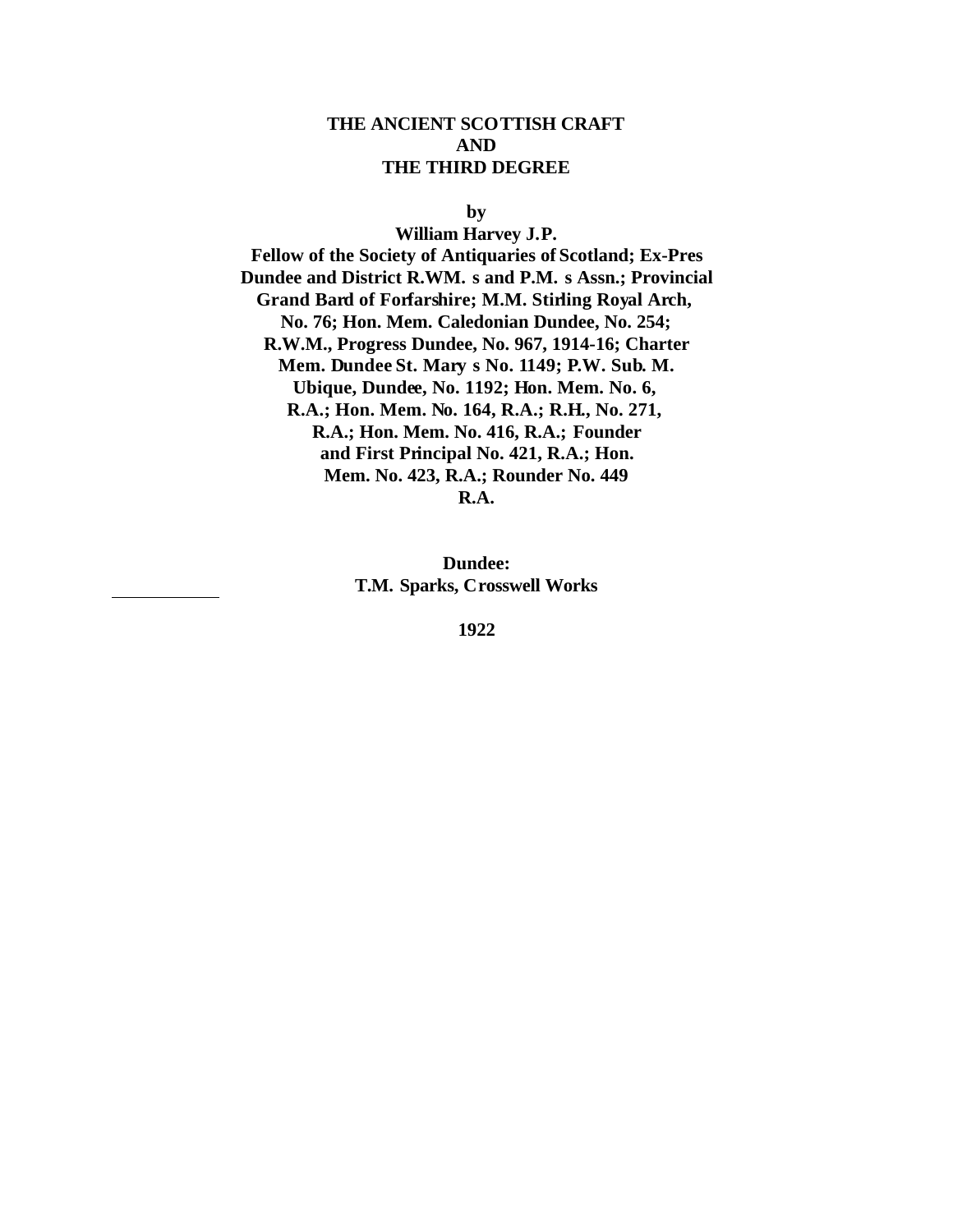# **PREFATORY NOTE.**

At the present moment there is a very healthy spirit of enquiry abroad among Freemasons as to the origin of the Craft. I venture to submit the following pages as a slight contribution to the literature which discusses the connection between the Speculative of today and the Operative of bygone centuries.

I sincerely thank the Council of the Society of Antiquaries of Scotland for the loan of the blocks which illustrate the paper.

# WILLIAM HARVEY.

4 Gowrie Street, Dundee.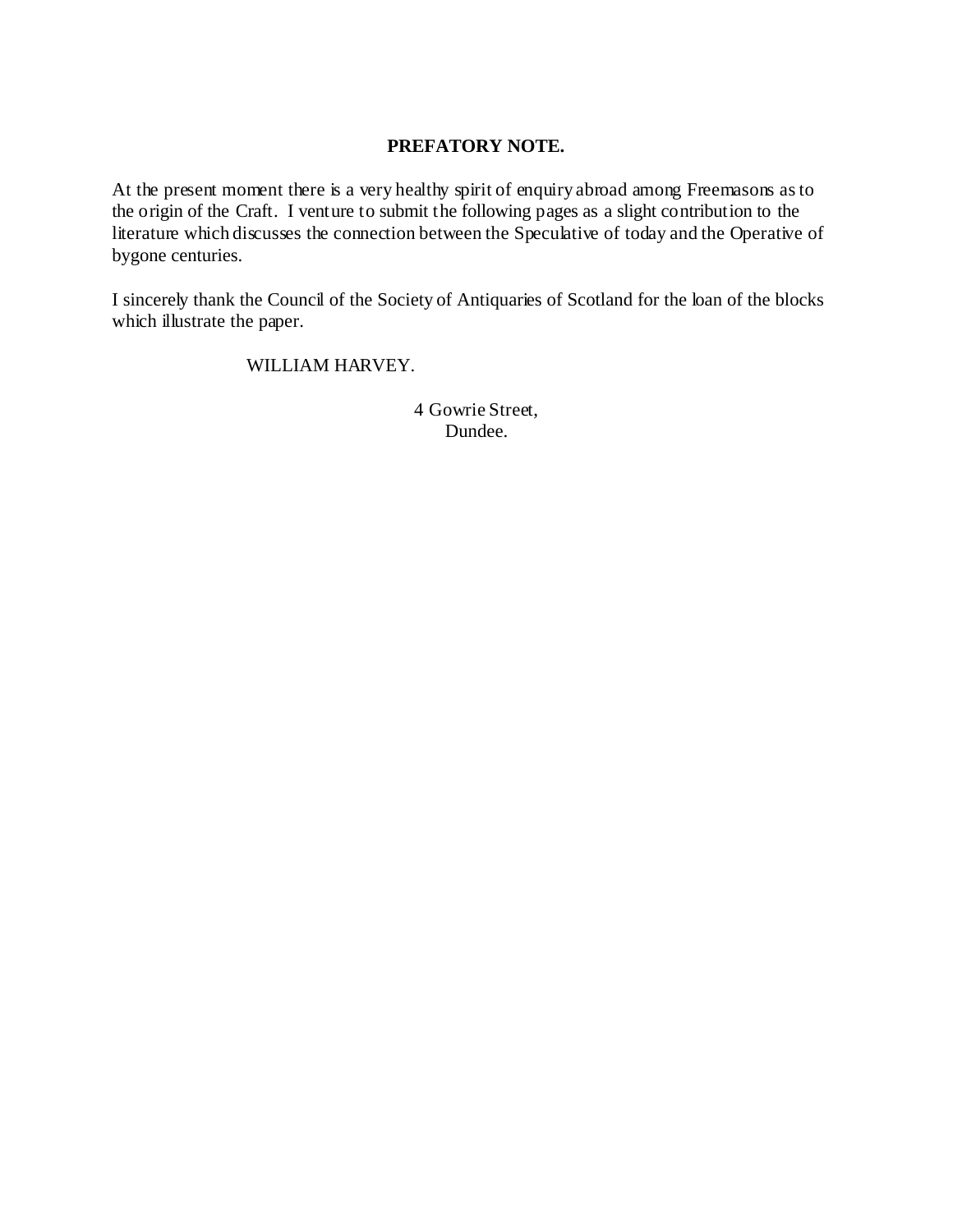



**Service Memorial, Stirling Churchyard (West Side)**

 **Service Memorial, Stirling Churchyard (East Side)**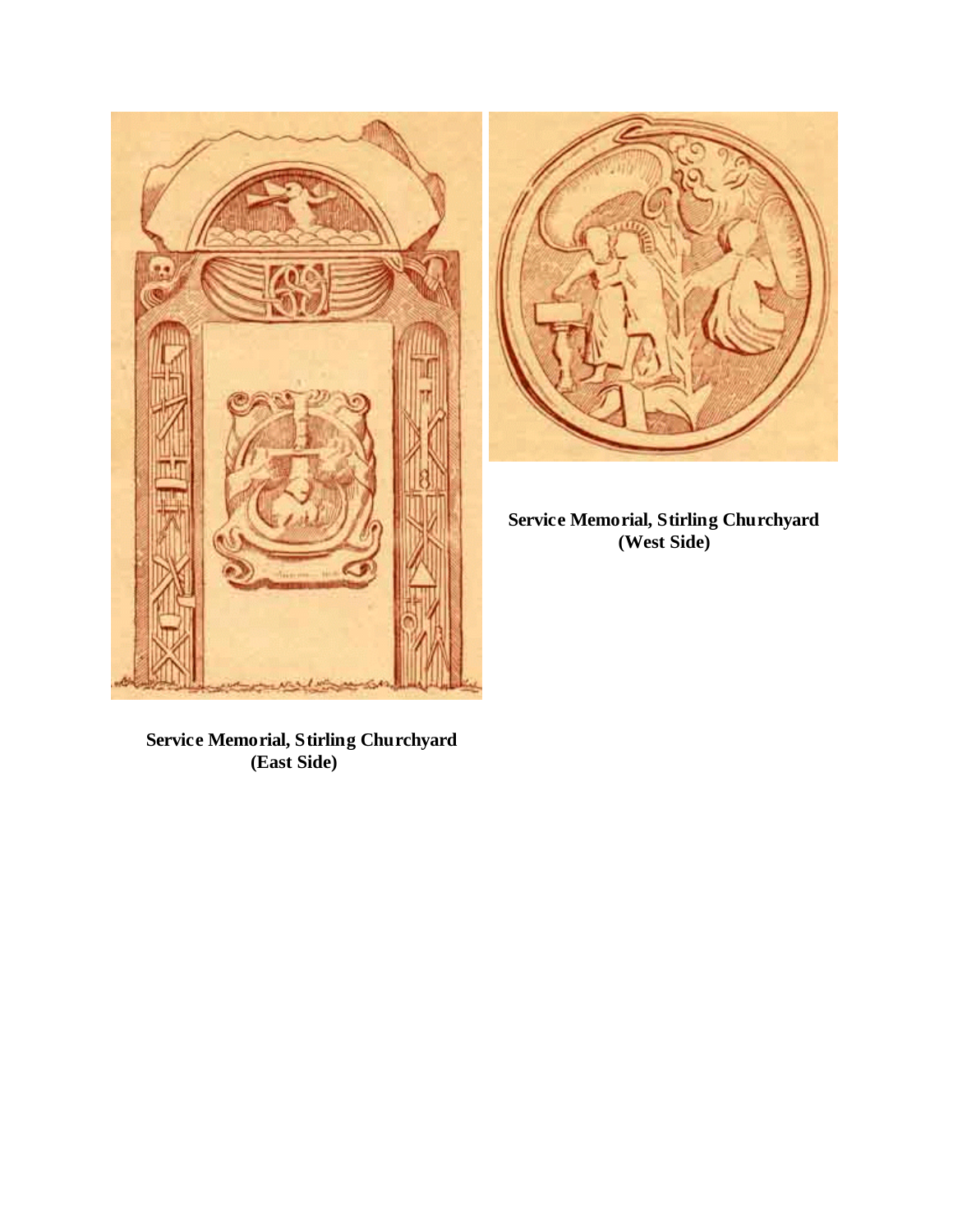## **THE ANCIENT SCOTTISH CRAFT**

#### **AND**

#### **THE THIRD DEGREE,**

The evidence for an elaborate system of Freemasonry prior to the end of the seventeenth century and the era of Grand Lodge is so scanty that any addition to it is welcome. Recently, when investigating the history of the Mason Craft, as an operative trade, in the royal burgh of Stirling, I noted two matters of interest to Freemasons. I think them worthy of careful consideration, but I put them forward tentatively, and with due reserve.

The first of these is embedded in an Agreement between the town of Stirling and its Mason which was drawn up in I529, and under which the Mason bound himself " to work and labour his craft of Masonry and geometry." The Speculative Freemason of today in one of his charges " explains to the Fellowcraft on his being passed to the Second Degree, that " geometry and masonry were originally synonymous terms." I am not sure that they are synonymous, in the Stirling Agreement, but I believe this is the earliest Scottish document in which the words are found in any sort of conjunction. To that extent they are undoubtedly interesting to those Freemasons who believe that their Speculative system stretches back into the far past.

The other and much more important matter is derived from a tombstone in the Old Churchyard at Stirling. As a Son of the Rock, I have been familiar with the stone since boyhood, and have frequently looked upon the bullet marks with which it is disfigured, and which, according to local tradition, were received from the artillery either of General Monck or Prince Charles Edward Stuart, each of whom, in different centuries, bombarded Stirling Castle under whose shadow it stands. My Masonic interest in it was quickened by seeing it figured in a paper on " The Carvings and Inscriptions on the Kirkyard Monuments of the Scottish Lowlands," contributed by D. Christison, M.D., to volume xxxvi. of the " Proceedings of the Society of Antiquaries of Scotland." Dr Christison's references to the tombstone were illustrated by two drawings from the gifted pencil of Mr F. R. Coles, the blocks of which have been kindly lent to me by, the Council of the Society of Antiquaries. The author of the paper may not have been a Freemason, or, if he was, the possible Masonic meaning of the stone may have escaped his notice. Describing the cast side of it, he says, it might perhaps be classed with the Resurrection stones on the evidence of the figure blowing a trumpet at the top although the figure seems to be rising from the sea, but the main subject in the centre below is too much worn to explain itself The stone displays down the side all the implements of the mason or carver's craft. Describing the carving on the west face, Dr Christison says that it, also, is too worn to enable much to be said about it, but hazards the following interpretation:

 The circular border is formed by an emblem of eternity, the serpent, with its tail in its mouth. Possibly, two subjects are represented here, as a tree-like object running up the centre divides the kneeling figure on the right beginning LORD MY..... from the two on the left, one of which in profile, with a halo (?) above the head, grasps the other round the waist, the latter stretching his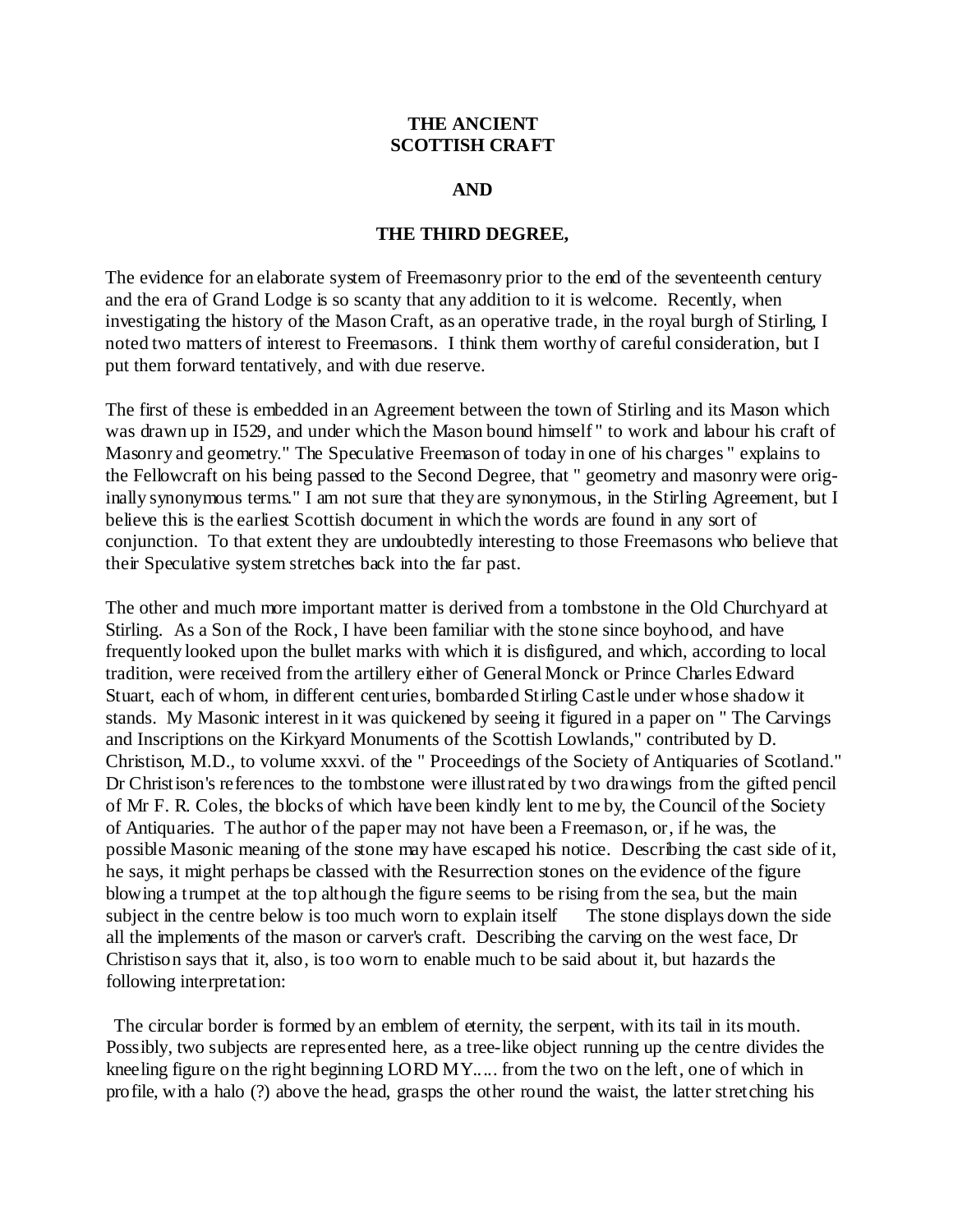### right hand above an altar (?)

Sometime previous to the publication of Dr Christison's paper, Mr David B. Morris, Town Clerk, Stirling, had examined the stone, and, in a letter to Dr Joseph Anderson, had stated that " he had made out the date 1629 and the name ' John Service'." Mr Morris suggested that John Service may have been the father of a " Johne Service, maissoun," mentioned in the Burgh Records of Stirling, as having made a sun dial which was set up on a house opposite the market cross.

It is at this point that I take up the enquiry. I think it is extremely likely that the man who put np the sun-dial in Broad Street, Stirling, was the man who erected the tombstone which, as it bears his own name, may have been raised in the first instance as a memorial to mark the family buryingground. John Service was a rather notable mason in Stirling in the first half of the seventeenth century; and I am of opinion that there was only one of the name - not two as Mr Morris suggests. The " John Service " who set up the sun dial and was prominent in other Masonic matters about the same time was, in all probability, the son of James Service, Mason, who on 27th January, 16O3, is mentioned in the Stirling Kirk Session Records as having " latelie cum with his household from the parish of Kilmalcolm." If John was the son of James, then he had followed his father's calling, and risen to some local distinction in it, as he was one of the signatories to the second of the famous St Clair Charters, those rather mysterious documents which are alleged to have conferred upon the Sinclairs of Roslin the rank of patrons and protectors of the Masons throughout Scotland. The second St Clair Charter is undated, but is believed to have been signed in 1628. The lodge of Stirling consented to the arrangement set forth and three men signed on its behalf, one of whom was John Service who is described as master of the Craftis in Stirling. But for this reference, and the allusion to him in the Burgh Records already referred to, John Service is unknown in history. The fact, however, that he attained a position sufficiently important to entitle him to represent his Lodge in what was, apparently, a national conference, indicates that he must have been of some standing among his follows.

As John Service was alive in 1635, my suggestion, if Mr. Morris is right in his interpretation of the date on the tombstone is "1629," is that the memorial had been erected by Service in memory of his father. In that event, the elaborate carving upon it would be from the chisel that cut the sundial which was considered so attractive by the Town Council as to he purchased by them, and set up on the front of their Town Clerk's house, situated in the principal street, and doubtless one of the chief places of residence in the burgh.

With the exception of the carving on the centre panel, which Dr Christison said was too much worn to be described accurately, the whole of the details of the design, on the east side of the stone, may probably be accepted as conventional symbols of trade and religion such as were frequently carved upon memorials to persons of " substance " who had been identified with one or another of the handicraft incorporations or fraternities. As has been pointed out, Dr Christison suggests that, on account of the presence of the Angel with the trumpet, the slab may not inappropriately be regarded as one of what are called " Resurrection stories, though the fact that the angel appears to be rising from the sea presents a difficulty to his mind in that connection.

One can imagine an enthusiastic Speculative Freemason waxing eloquent over the design, hailing it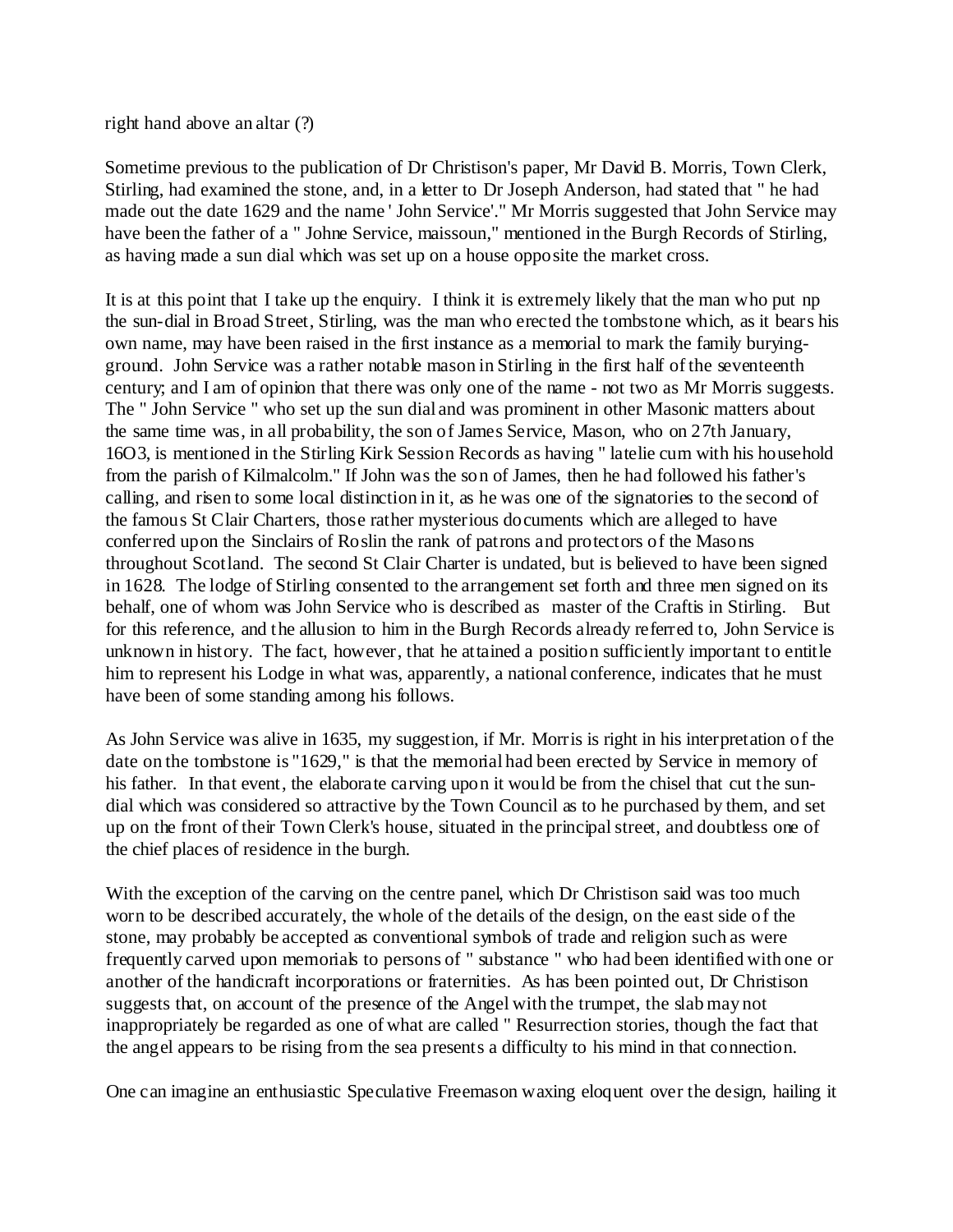as a sort of Tracing Board, and interpreting everything in terms familiar to brethren of the mystic tie. Such an one would probably insist that the central panel --"an oblong square" to use a contradictory term beloved by brethren of the Craft represents the "form" of a Lodge while the catenarian arch made by the circle at the top and the slender side panels is an exact representation of the form of a Royal Arch Chapter. Further, it might be argued that the cords which rise from the narrow panel on the left side, pass under the death's head, form the elaborate design above the oblong, and then, passing through the hand on the right side, fall in graceful lines to form the panel underneath, are connected with the cords which were formerly so significant in Speculative Masonry and the vestiges of which remain in the cord and tassels that form part of the present day Tracing Board or that are frequently seen in Masonic Carpets. Such an one would regard the tools as emblems of morality and dwell specially upon the "keystone" at the lower end of the left panel and the " triangle " almost similarly situated at the right. He might also be able to explain the angel, the sea, and the design in the centre by references to some of the higher degrees with which I am unacquainted.

While, however, even Freemasons might differ as to all interpretation on the lines I suggest, there would probably be greater unanimity among Speculative enthusiasts as to the Masonic rendering which I am going to offer of the circular design on the other side of the stone. In justice to myself, I ought to say that my firm belief is that the elaborate ceremonial of modern Freemasonry is a thing of comparatively recent growth. I grant willingly that many of the rites may have been borrowed by the brethren from ancient fraternities, but I hold that these fraternities were not Masonic and had nothing to do with Freemasonry. Yet, while all this is indubitably true, here we have what looks palpably like the legend of the Third Degree pictured in a tombstone erected not later than 1629.

Masonic students who reject myth and fable, demanding reasonable proof of the historical accuracy of the statements that are made, with so much assurance, by credulous brethren, favour the view that the Third Degree was invented about 1725. They are willing to admit that, although it was unknown to Freemasonry prior to that date, the materials of which it is composed are older. The suggestion has been made that the Hiramic legend was borrowed from the Rosicrucians. If this could be established, two questions might be prompted by the Stirling tombstone: Was John Service, master of the craftis in Stirling, a member of the Rosy Cross ? and had the Rosy Cross any connection with operative masonry? These are questions, however, which I fear, it is impossible to answer at the present stage of Masonic research.

The whole history of the Rosicrucian Society in Scotland is obscure. Curiously enough, what is probably the earliest allusion both to it and to the much debated Mason's Word is found in a forgotten volume, entitled The Muses Threnodie, which was published in 1638, almost contemporaneously with the erection of the Service Memorial. The author was Henry Adamson, of Perth, a man of good education, who was trained for the ministry. In the course of his poem, he predicts that the bridge over the Tay at the Fair City, which had been destroyed in 1621, would be rebuilt by the King. Anticipating that he might be asked how he came by, the gift of prophecy, he adds:

For we be brethren of the rosie cross.